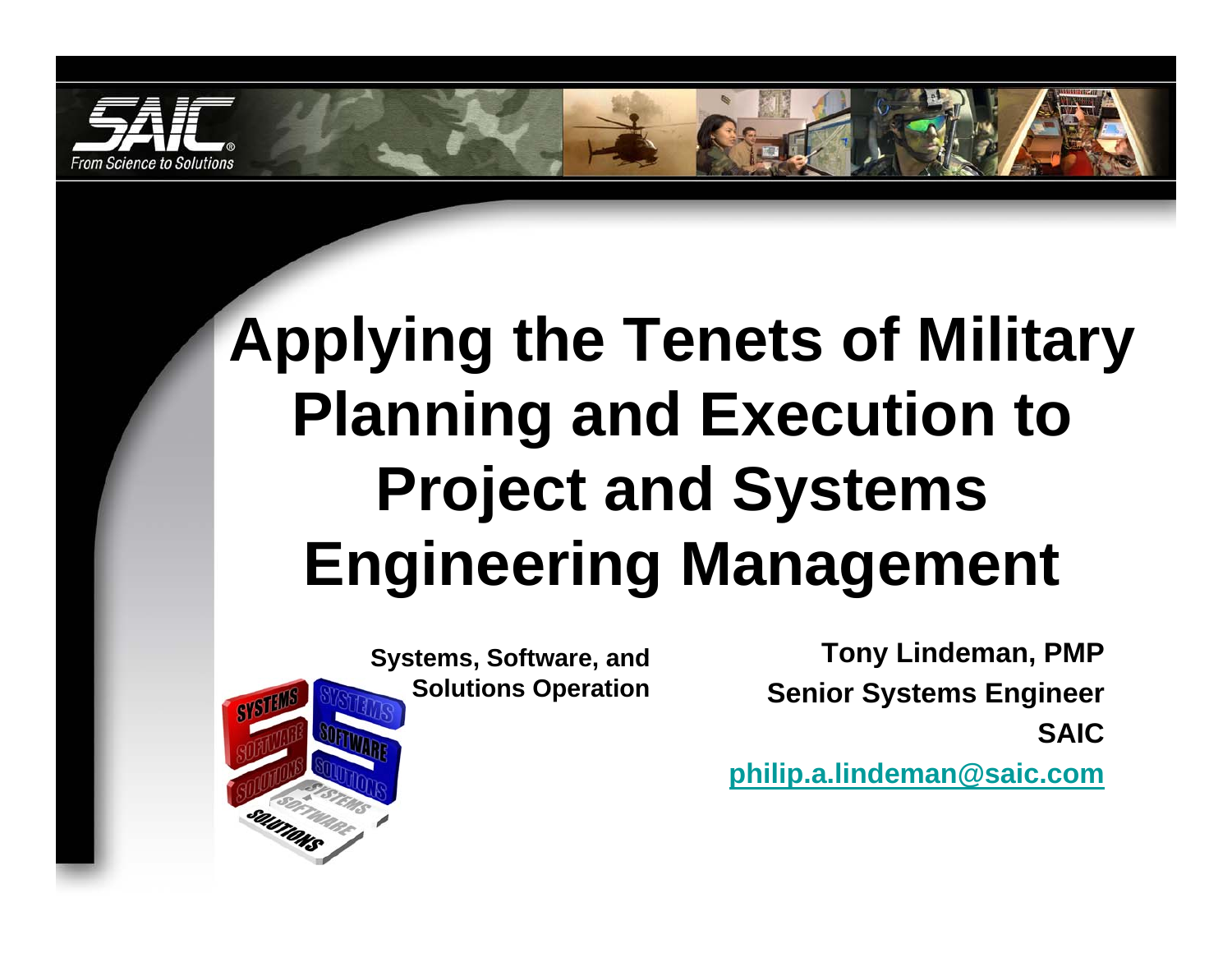

*"In preparing for battle, I have always found that plans are worthless, but planning is indispensable."* General Dwight D. Eisenhower 34th President of the United States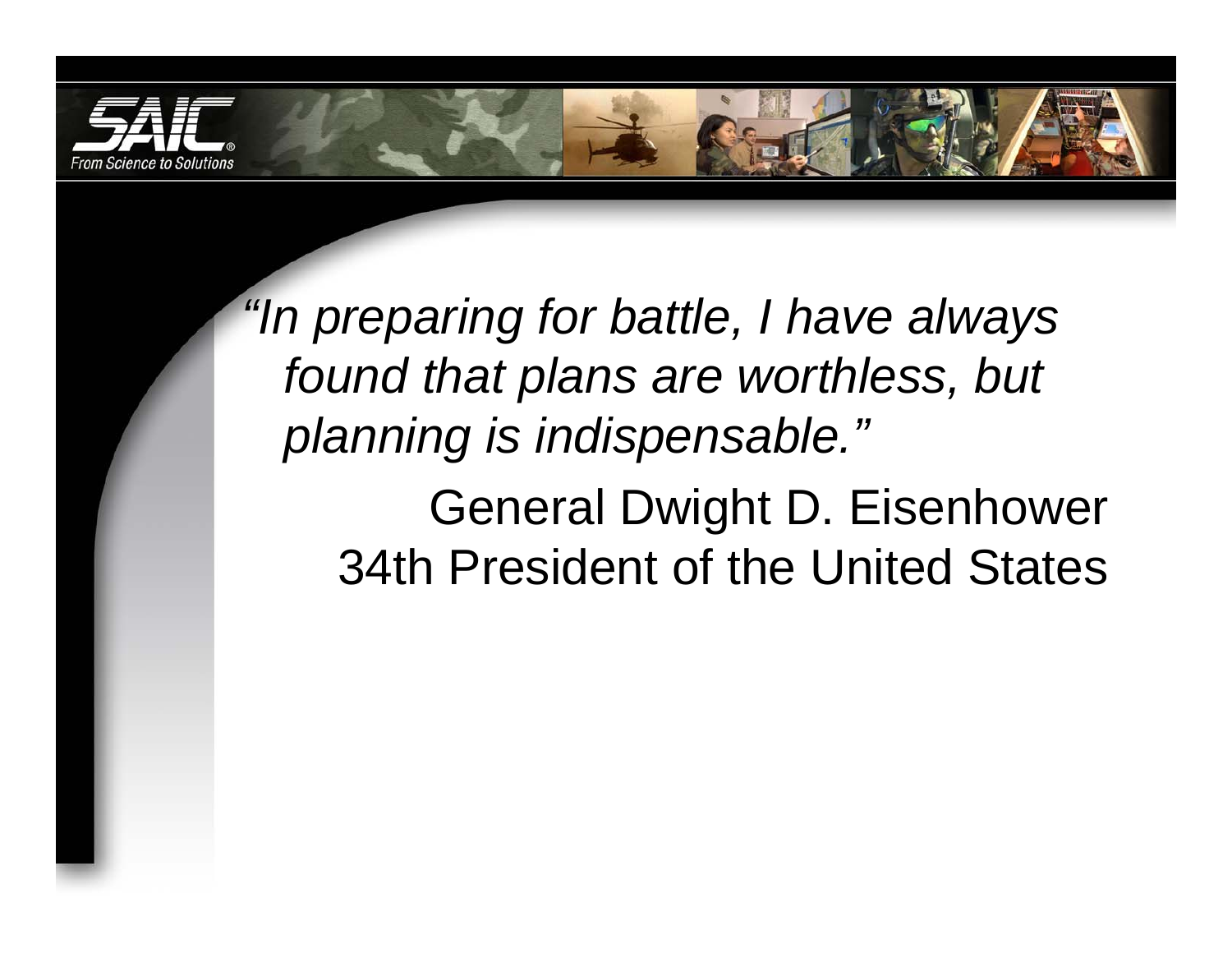

• Provide aspiring Systems Engineers with insight into how basic tenets of military planning and execution can be used to plan and monitor the successful execution of a project.

**Purpose**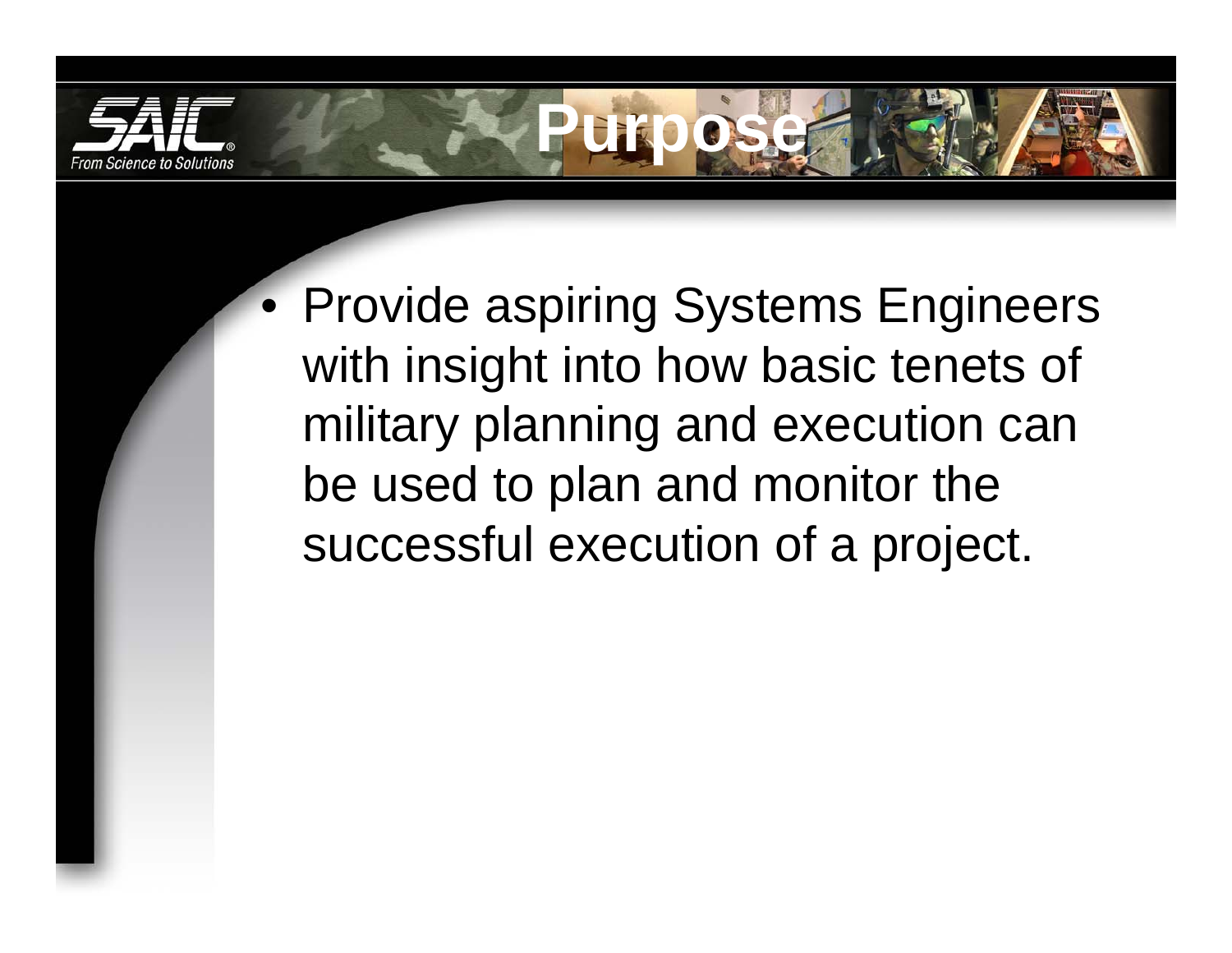

# **Defense Acquisition Guidebo**

### *Terminology to Represent Generic Systems Engineering Processes*

#### • **Technical Management Processes**

- Decision Analysis
- Technical Planning
- Technical Assessment
- Requirements Management
- Risk Management
- Configuration Management
- –Technical Data Management
- Interface Management

#### •**Technical Processes**

- Requirements Development
- Logical Analysis
- Design Solution
- Implementation
- Integration
- –Verification
- Validation
- Transition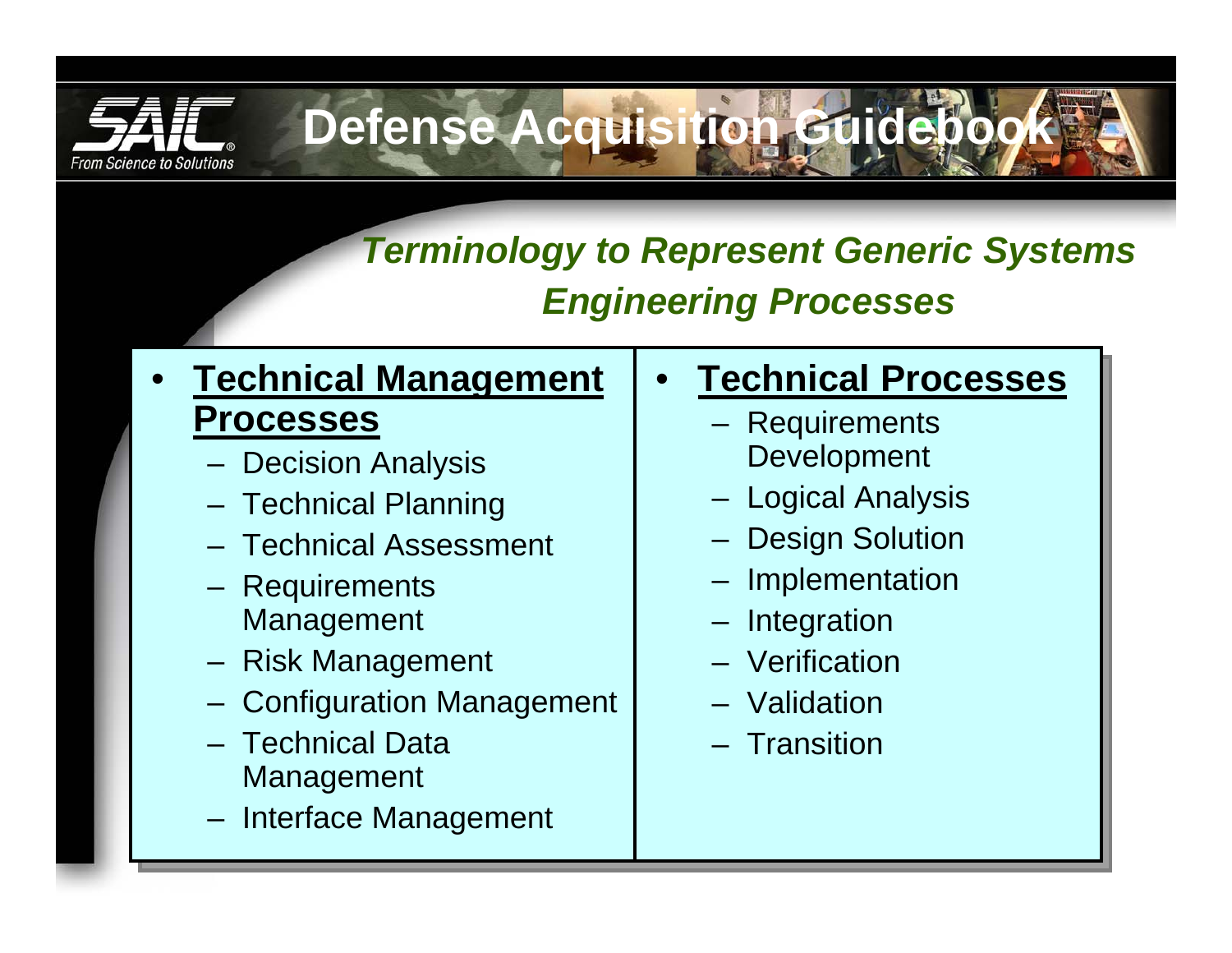

 $\bigcirc$ 

# **Commander's Intent**

 **Communicate the overall objective in general terms and leave the detailed planning to lower echelons**

• **Centralized planning; decentralized execution**

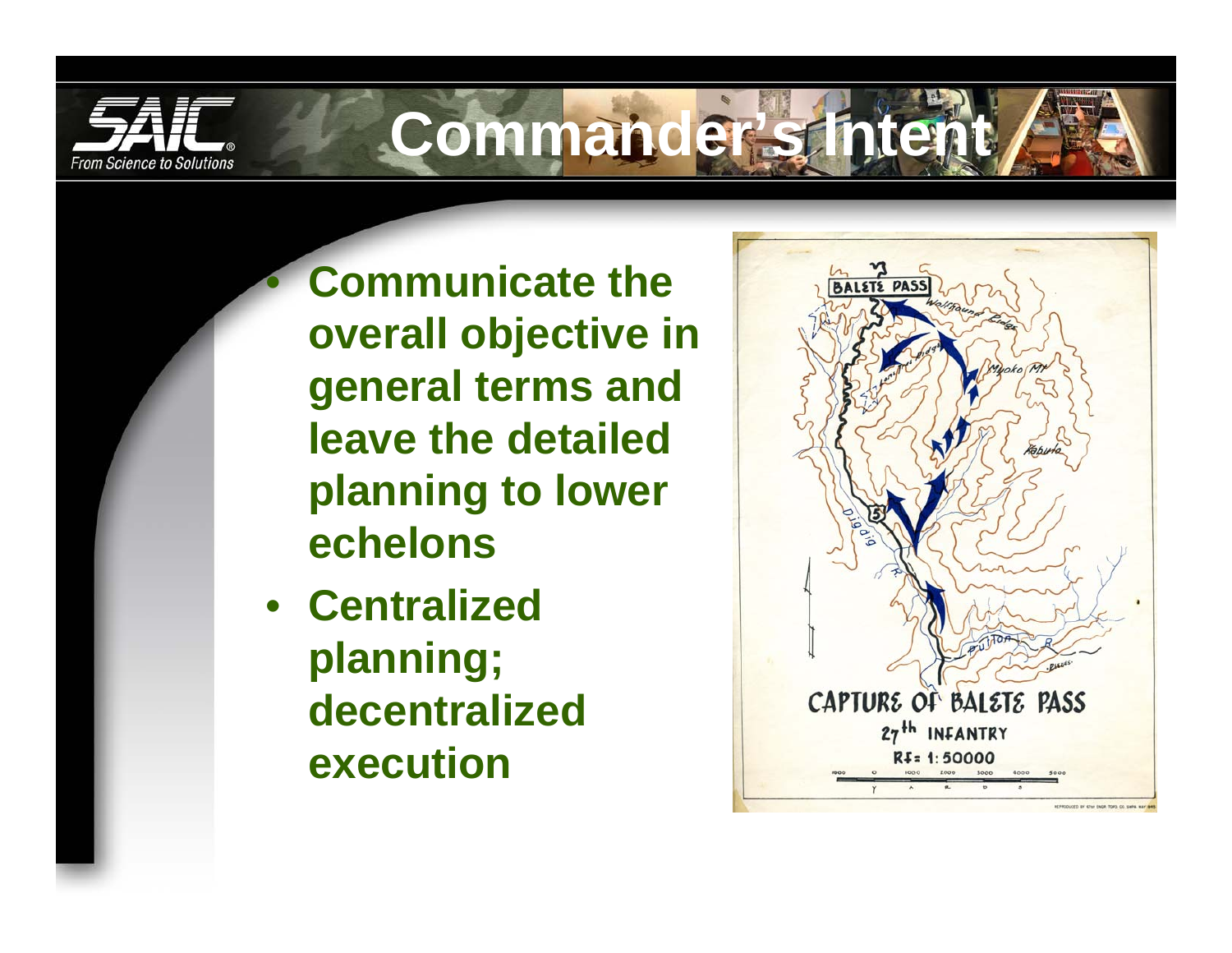

# **Mission Planning**

- $\bullet$  **Commander's Intent**
- **Tactical objective(s)**
- **Prioritization**
- **Success criteria**
- **Logistics**
- **Contingency plans based on risk assessment**
- **Communication**

|                                                                                                                                                                                                                                                                                                                                                                                                                                                                                                                                                                                                                    | $s$ sonss $r$ (H)<br>Auth: CG 25 Div<br>Inits                                                                                                        | <b>KCR:</b>                                                                                                                                                                                                                                                                                                                   |
|--------------------------------------------------------------------------------------------------------------------------------------------------------------------------------------------------------------------------------------------------------------------------------------------------------------------------------------------------------------------------------------------------------------------------------------------------------------------------------------------------------------------------------------------------------------------------------------------------------------------|------------------------------------------------------------------------------------------------------------------------------------------------------|-------------------------------------------------------------------------------------------------------------------------------------------------------------------------------------------------------------------------------------------------------------------------------------------------------------------------------|
|                                                                                                                                                                                                                                                                                                                                                                                                                                                                                                                                                                                                                    | Date: 10 Apr 45                                                                                                                                      |                                                                                                                                                                                                                                                                                                                               |
| FIELD ORDER)<br>NUMBER<br>11)                                                                                                                                                                                                                                                                                                                                                                                                                                                                                                                                                                                      |                                                                                                                                                      | <b>HEADQUARTERS</b><br>Twenty-Seventh Infantry<br>Vic Putlan PI 10 Apr 45                                                                                                                                                                                                                                                     |
|                                                                                                                                                                                                                                                                                                                                                                                                                                                                                                                                                                                                                    |                                                                                                                                                      |                                                                                                                                                                                                                                                                                                                               |
| MAPS: PHOTOMAP DIGDIG TO SANTA FE 1: 10000.                                                                                                                                                                                                                                                                                                                                                                                                                                                                                                                                                                        |                                                                                                                                                      |                                                                                                                                                                                                                                                                                                                               |
| a. See current intelligence summaries.<br>ı<br>ammunition will be available daily:                                                                                                                                                                                                                                                                                                                                                                                                                                                                                                                                 |                                                                                                                                                      | b. On 10, 11, 12 Apr 45, 27 will have priority on air strikes and Arty. 34-SBD's<br>will be available each day, and approximately the following amount of ARty                                                                                                                                                                |
|                                                                                                                                                                                                                                                                                                                                                                                                                                                                                                                                                                                                                    | 1500-Rds 105mm<br>130-Rds 155mm<br>20-Rds 240mm<br>$40 - Rds$<br>8in                                                                                 |                                                                                                                                                                                                                                                                                                                               |
| 27(3/D/775 Tk, 1-Plat/D/775 Tk, 1/1/10AF, 1/C/98 Cal, 1-Mar Dog atchd): will<br>$\overline{2}$<br>continue to envelop BALETE PASS from E.                                                                                                                                                                                                                                                                                                                                                                                                                                                                          |                                                                                                                                                      |                                                                                                                                                                                                                                                                                                                               |
| a 1/27 (1-Plat/D/775 Tk atchd): On 10 and 11 Apr 45, probe and shell enemy<br>3<br>b 2/27 (-3/27 and 1-Sec/81mm/H/27): Relieve 3/27 on 10 and 11 Apr 45 and<br>secure supply Rd from Fwd DP to CP/1/27.<br>c G/27 (1/1/10AF (-Co A) 1-War Dog, 3/D/775 Th Atchd): Under Regtl control.<br>for 3-bulldozers.<br>d 3/27: Continue present mission until relieved by 2/27, then move to<br>(E.75-7.75) as Rogtl Res.<br>e AT/27 (A/1/1GAF and 1-Sec/81mm/H/27 Atchd): Continue to secure Fwd CP/27<br>flank of Regt.<br>f Cn/27: Continue present missions.<br>g 1/0/98 Cml: No change.<br>reports Rd clear of enemy. | positions, and on 12 Apr 45, following Arty preparation, Atk N on ridge.<br>w/1-Plat, maintain R block at (E.50-16.85) secure C/25 Med, and patrol E | Secure Supply Rd from CP/G/27 to Fwd Ration DP, and furnish local security<br>x (1) No vehicles will use 27th Inf Rd Fud of CP/G/27 each day until CO/G/27<br>(2) Until a cut is made on W side of Clearing at (8.75-18.40) vehicles passing<br>thru the clearing will be well-dispersed and will cross the clearing rapidly. |
| No change.                                                                                                                                                                                                                                                                                                                                                                                                                                                                                                                                                                                                         |                                                                                                                                                      |                                                                                                                                                                                                                                                                                                                               |
| 5 No change.                                                                                                                                                                                                                                                                                                                                                                                                                                                                                                                                                                                                       | <b>LINDEMAN</b><br>Commanding                                                                                                                        |                                                                                                                                                                                                                                                                                                                               |
| OFFICIAL /s/ Payne<br>/t/ PAYNE, S-3<br>Dist: Special                                                                                                                                                                                                                                                                                                                                                                                                                                                                                                                                                              | CLASSIFICATION 1999                                                                                                                                  |                                                                                                                                                                                                                                                                                                                               |
| A CERTIFIED TRUE COPY:                                                                                                                                                                                                                                                                                                                                                                                                                                                                                                                                                                                             |                                                                                                                                                      | In addition to this order, I do hereby certify<br>that the 1/3/35th Infantry, the C/65th Engineers,<br>and the 8th FA Bn were attached to the Regiment                                                                                                                                                                        |
| PHILIP F. LINDEMAN<br>Colonel, GSC                                                                                                                                                                                                                                                                                                                                                                                                                                                                                                                                                                                 | during this operation.                                                                                                                               |                                                                                                                                                                                                                                                                                                                               |
| 0272444                                                                                                                                                                                                                                                                                                                                                                                                                                                                                                                                                                                                            |                                                                                                                                                      |                                                                                                                                                                                                                                                                                                                               |
|                                                                                                                                                                                                                                                                                                                                                                                                                                                                                                                                                                                                                    |                                                                                                                                                      | PHILIP F. LINDEMAN<br>Colonel, Inf<br>Commanding                                                                                                                                                                                                                                                                              |
|                                                                                                                                                                                                                                                                                                                                                                                                                                                                                                                                                                                                                    |                                                                                                                                                      |                                                                                                                                                                                                                                                                                                                               |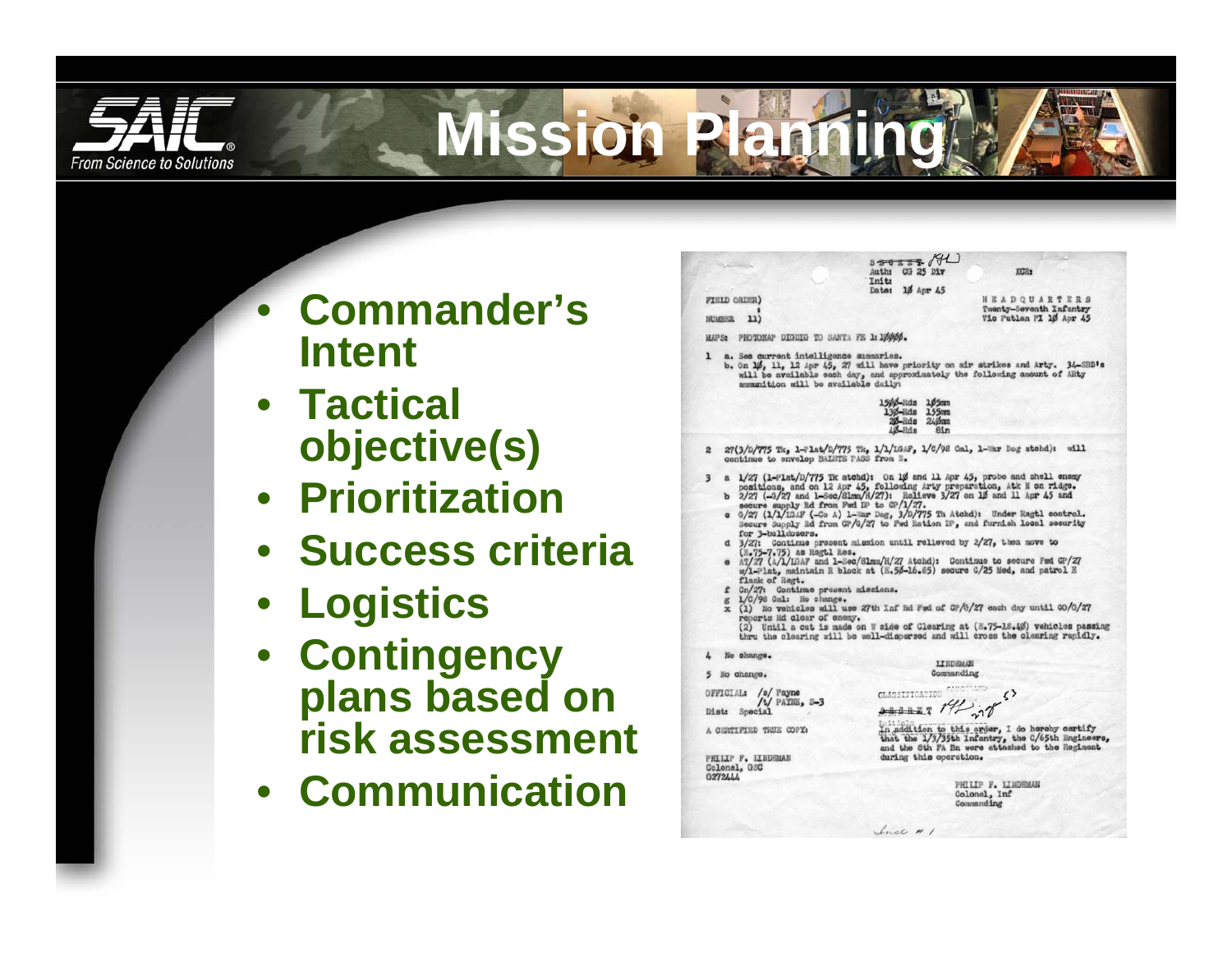



- $\bullet$ **Big picture, puzzle solvers**
- • **Decomposition, flowdown, allocation, and traceability**
- $\bullet$  **Hierarchal mindset**
	- **Organization**
	- **Specifications**
	- **WBS**
	- **Risk**
	- **Communication**



- •**Rigor and discipline do not stifle creativity**
- •**Mathematically inclined – "work has volume"**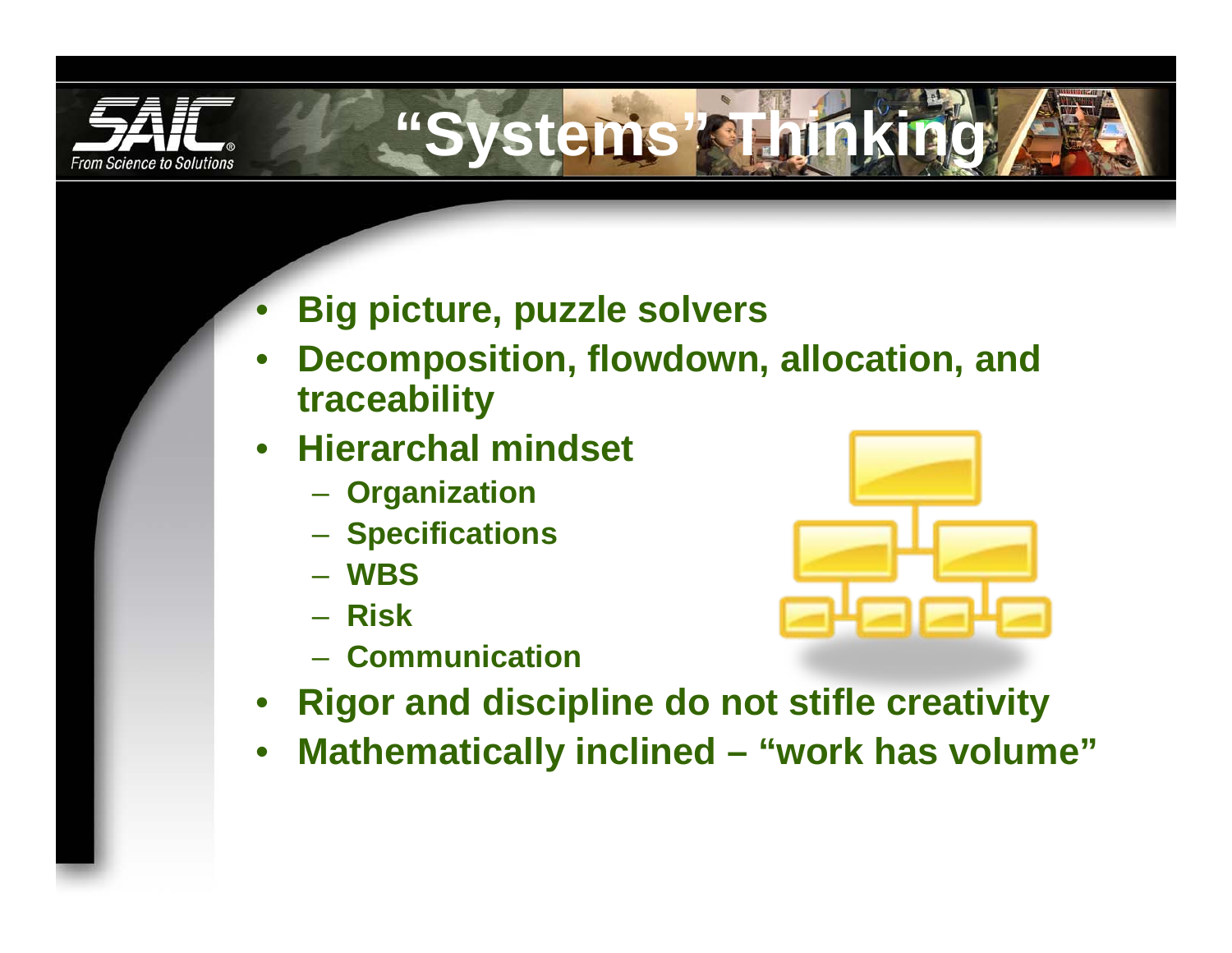

## • **Iterative process**

 **Inputs** Î **Decisions** Î **Outputs** Î **Assessment**

**Command Center – "War Room"**

- **Ensuring effort is value added**
- **Current Operations and Future Operations**
- **Reallocate resources as battlefield is shaped and evolves**
- **Maintain momentum of keeping overall effort moving forward**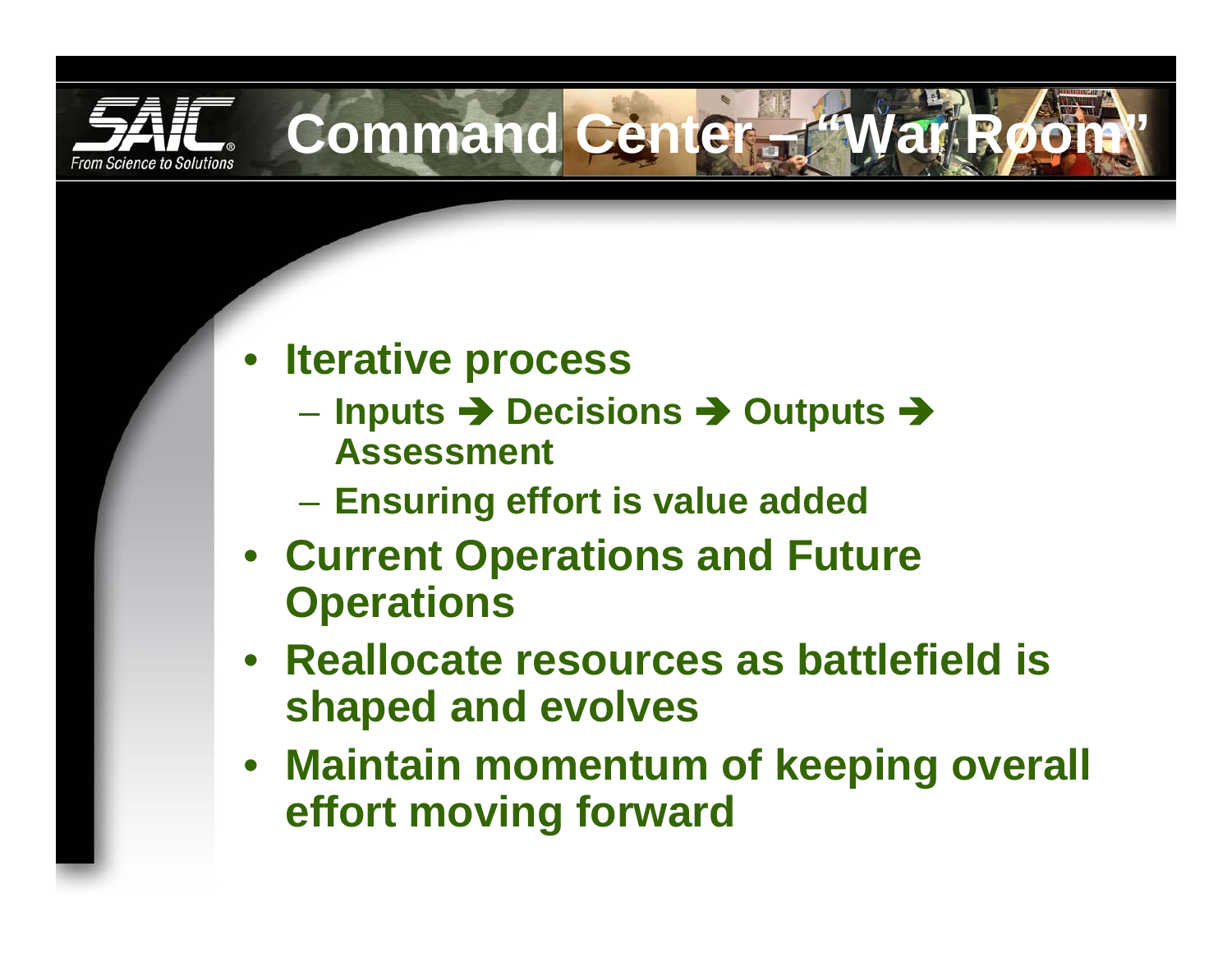

 $\bullet$ 

### **Reluctance to expend significant effort**

**Planning**

- **Playing field is constantly changing**
- **Obsolete as soon as it's put into place**
- **Types of planning**
	- **Rough Order of Magnitude (ROM) planning**
	- **Initial baseline planning**
	- **Re-baseline planning**
	- **Contingency planning**
- • **Baseline plan vs. roadmap**
	- **Detailed plans vs. convergence of effort**
	- **Precision vs. general direction**
	- **Know when to focus on the specifics vs. generalities**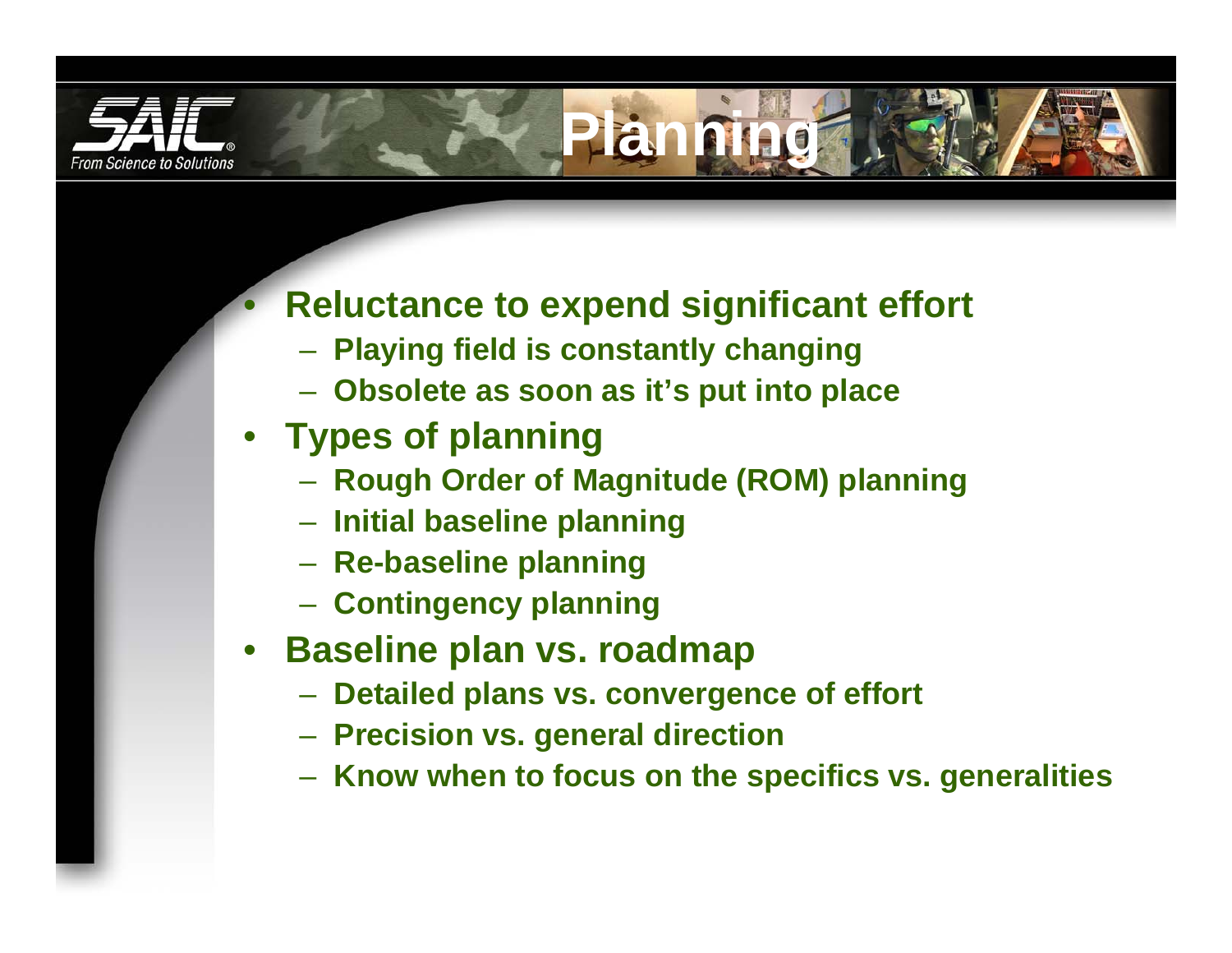

 **Breaking down what appears to be an insurmountable challenge into manageable and achievable activities**

**Planning Process**

- **Iterative process between detailed scheduling of tasks and achieving intermediate objectives**
- **Identifying**

 $\bullet$ 

- **Program milestones**
- **Key Decision Points (KDPs)**
- **Technical reviews and milestones**
- • **Measuring progress in terms of pre-defined success criteria and demonstrating intermediate capability**

**Obtain excruciating scrutiny and eventual buy-in**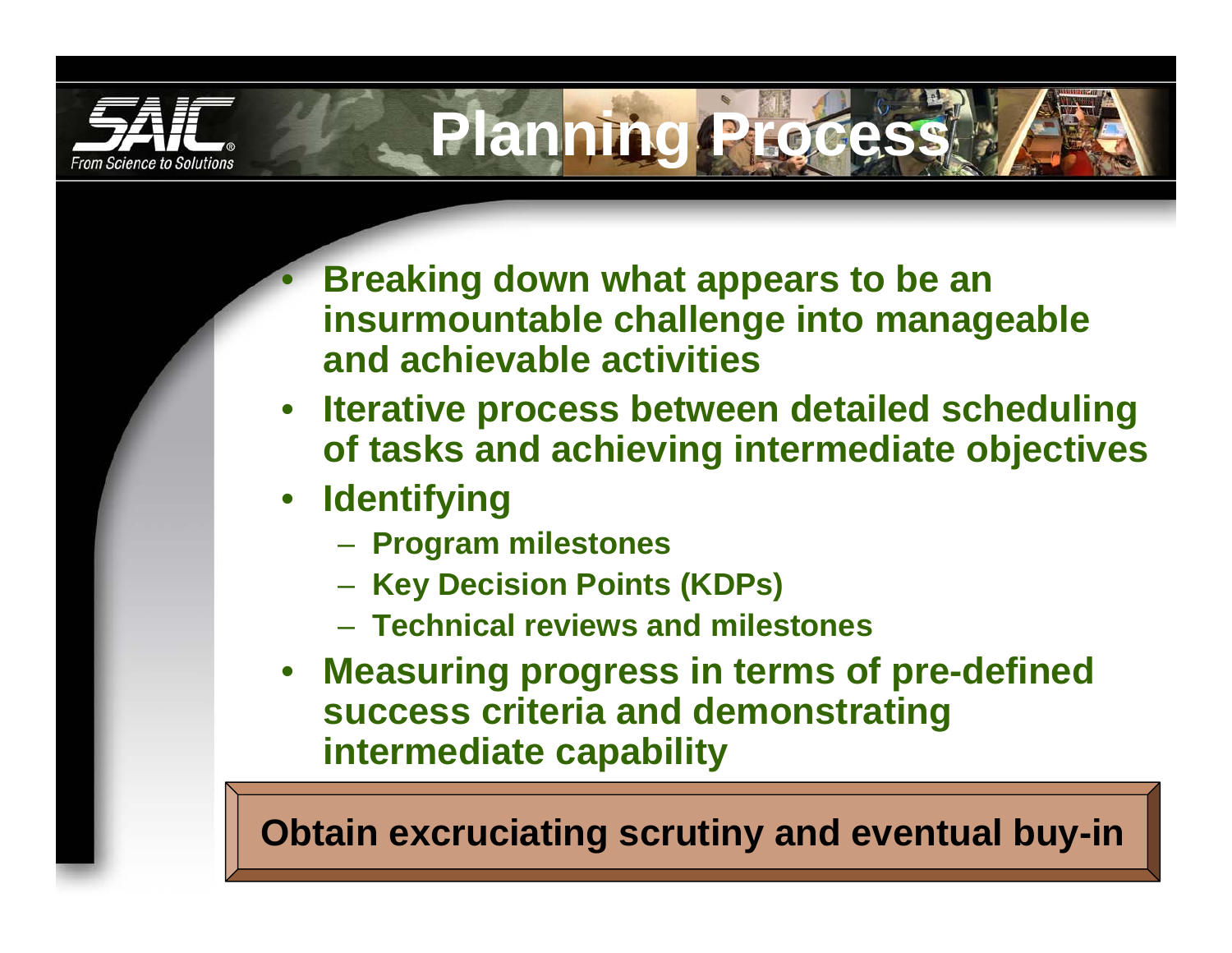

**Execution**

#### **Mission planning and briefing**

- **Objective(s)**
- **Success criteria**
- **Contingency plans for risks and emergencies**
- **Pilot mentality**

•

- **Power required can exceed power available**
- **Running out of fuel can ruin your day!**
- **Maintaining altitude and airspeed with constant power setting**
	- **Scan and crosscheck instruments**
	- **Small and minimal control inputs vs. jerky and erratic**
- **Threat Missiles inbound – how do decisions get made!**
	- **Having sufficient data and information**
	- **Timeliness**
- • **Holding forces in reserve**
	- **Deploy to exploit or counter a threat**
	- **Establish criteria for deploying when and how much**
- •**Expending too much on real-time monitoring**